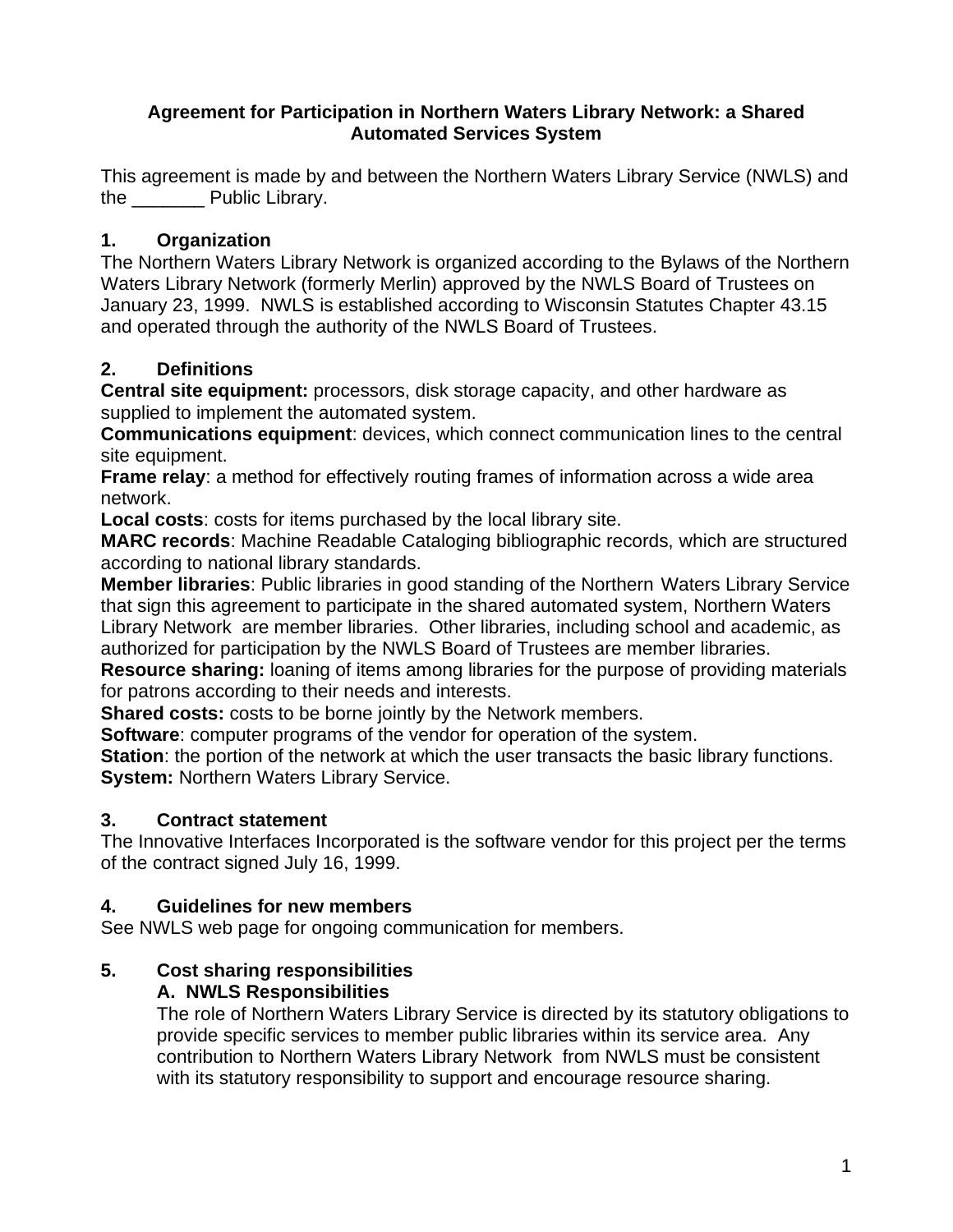NWLS agrees to act as the agent for the Northern Waters Library Network in the implementation of the project according to the directives of the Network.

### **B. Local Responsibilities**

1. Each full participant shall pay a shared annual cost. Annual Northern Waters Library Network contributions are based on a formula as approved by the NWLN members.

2. Each full participant shall reimburse NWLS for any equipment, materials, stations, and supplies obtained through NWLS used in the installation of the automation system and access to the frame relay wide area network.

#### **6. NWLS responsibilities**

A. Arrange for the hosting of the System Server.

B. Keep the system adequately supplied and insured.

C. Make the System available for use during the hours of operation of all the participating libraries.

D. Arrange for maintenance functions as required.

E. Ensure that the performance standards contained in the contract with the vendor are met. Conduct regular evaluations with input from users and library staff. F. Manage and coordinate necessary staff to maintain and operate the System

during normal NWLS business hours. Support staff shall be on call at any hours the member libraries are normally staffed.

G. Coordinate and manage the activities required to maintain the integrity of the database.

H. Work with telecommunications service providers, to maintain communications links.

I. Communicate regularly with members through reports and notices.

J. Coordinate and conduct training sessions.

K. Plan for replacement, modification and enhancement of the System.

L. Northern Waters Library Network funds shall be managed by NWLS according to the fiscal practices and policies as established by the NWLS Board.

M. All other duties necessary for the operation of the automated System**.** 

#### **7. Member Responsibilities**

A. Libraries agree to abide by and support the bylaws and decisions made by the Northern Waters Library Network Board including upgrades and updates.

B. Libraries are willing to train their own staff and answer questions of staff of other NWLS libraries.

C. Provide Northern Waters Library Network staff with access to the library building as needed.

D. Carry out the responsibilities for adding holdings to the database according to the annual NWLS member library agreement.

E. Library Directors and staff participate in ongoing CE.

F. Libraries send representation on a regular basis to participate in Network meetings.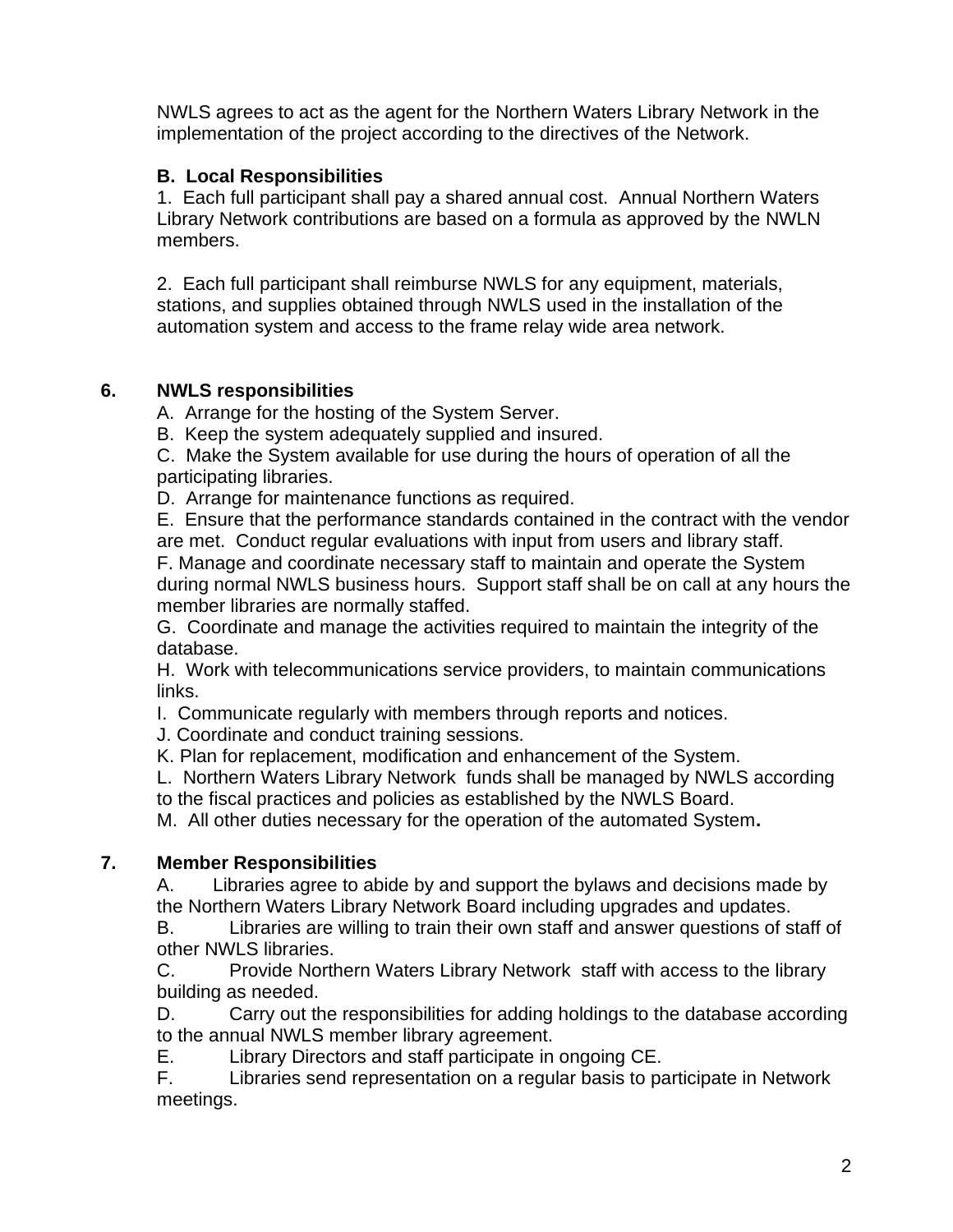G. Libraries provide NWLS with data as requested to assist in funding applications and subsequent evaluations.

H. Libraries keep and maintain all inventory, labeling and record keeping as requested by the network administrator.

I. Libraries agree to pay their share of Northern Waters Library Network costs on time, as determined by the Network each year.

#### **8. Insurance**

NWLS shall maintain in effect a standard business computer insurance policy covering the central site equipment, insuring against risks of loss or damage for an amount equal to the replacement cost, subject to the usual conditions, stipulations and exceptions. NWLS does not provide insurance for the local site equipment held title to by the local library.

#### **9. Title to Equipment and Software**

Any hardware, software, or infrastructure funded by grants to the Network shall be used in accordance with the grant specifications.

### **10. Sharing Resources**

All bibliographic items, patron and other records entered into the system are and shall remain the property of the participating libraries. The participating libraries shall have the right to extract such data in industry standard formats at their own cost.

*NWLS member libraries agree to participate in resource sharing according to NWLS polices, including making certain its new materials appear on the area-wide database and lend all materials to other libraries (subject to such reasonable limitations as agreed to between the library and NWLS). Maintenance of an accurate holdings list is a requirement for participating in interlibrary loan.*

(*Source: NWLS Member Library Agreement)*

## **11. Term of agreement**

A. The term of this agreement shall be three years from date of signing. After the initial three years, this agreement shall be automatically renewed and extended for one-year terms indefinitely.

B. Any participant in the Northern Waters Library Network may elect to terminate participation.

- 1. Participation may be terminated effective December 31 of a given year, by giving notification in writing of the intent to terminate, prior to July 1 of the same year.
- 2. Any library, which has terminated its participation in the Northern Waters Library Network, shall have no claim to any assets of the Network.
- 3. Any library, which has terminated its participation in the Network, shall retain ownership of its local hardware.
- 4. Any library, which has terminated its participation in the Network, shall pay NWLS the cost of extracting a copy of the library's records from the database and purging all but the library's holdings data from the Northern Waters Library Network database.